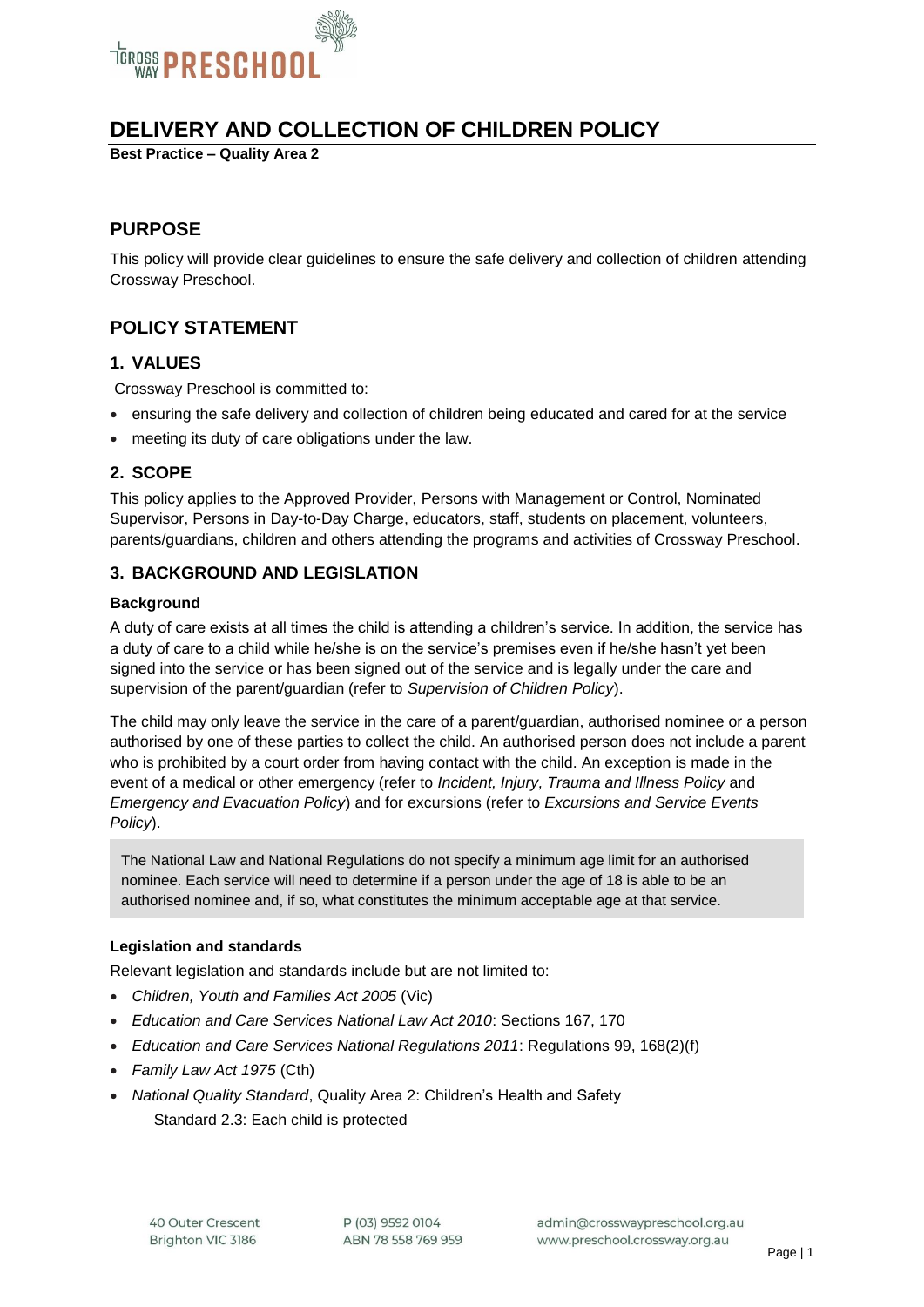

The most current amendments to listed legislation can be found at:

- Victorian Legislation Victorian Law today: [http://www.legislation.vic.gov.au](http://www.legislation.vic.gov.au/)
- Commonwealth Legislation ComLaw[: http://www.comlaw.gov.au/](http://www.comlaw.gov.au/)

### **4. DEFINITIONS**

The terms defined in this section relate specifically to this policy. For commonly used terms e.g. Approved Provider, Nominated Supervisor, Regulatory Authority etc. refer to the *General Definitions* section of this manual.

**Attendance record:** Kept by the service to record details of each child attending the service including name, time of arrival and departure, signature of person delivering and collecting the child or of the Nominated Supervisor or educator (Regulation 158(1)).

**Authorised nominee:** In relation to this policy, a person who has been given written authority by the parents/guardians of a child to collect that child from the education and care service. These details will be on the child's enrolment form.

The National Law and National Regulations do not specify a minimum age limit for an authorised nominee. Each service will need to determine if a person under the age of 18 is able to be an authorised nominee and, if so, what constitutes the minimum acceptable age at that service.

**Duty of care:** A common law concept that refers to the responsibilities of organisations to provide people with an adequate level of protection against harm and all reasonable foreseeable risk of injury.

**Inappropriate person:** A person who may pose a risk to the health, safety or wellbeing of any child attending the education and care service, or whose behaviour or state of mind make it inappropriate for him/her to be on the premises e.g. a person under the influence of drugs or alcohol (Act 171(3)).

**Incident, Injury, Trauma and Illness Record:** Contains details of any incident, injury, trauma or illness that occurs while the child is being educated and cared for by the service. Any incident, injury, trauma or illness must be recorded as soon as is practicable but not later than 24 hours after the occurrence. Details required include the:

- name and age of the child
- circumstances leading to the incident, injury, trauma or illness (including any symptoms)
- time and date
- details of action taken by the service including any medication administered, first aid provided or medical personnel contacted
- details of any witnesses
- names of any person the service notified or attempted to notify, and the time and date of this
- signature of the person making the entry, and time and date of this.

These details must be kept for the period of time specified in Regulation 183. A sample *Incident, Injury, Trauma and Illness Record* is available on the ACECQA website.

**Medication record:** Contains details for each child to whom medication is to be administered by the service. This includes the child's name, signed authorisation to administer medication and a record of the medication administered, including time, date, dosage, manner of administration, name and signature of person administering the medication and of the person checking the medication if required (Regulation 92). A sample medication record is available on the ACECQA website.

**Serious incident:** A serious incident is defined in Regulation 12 as:

the death of a child while being educated and cared for by the service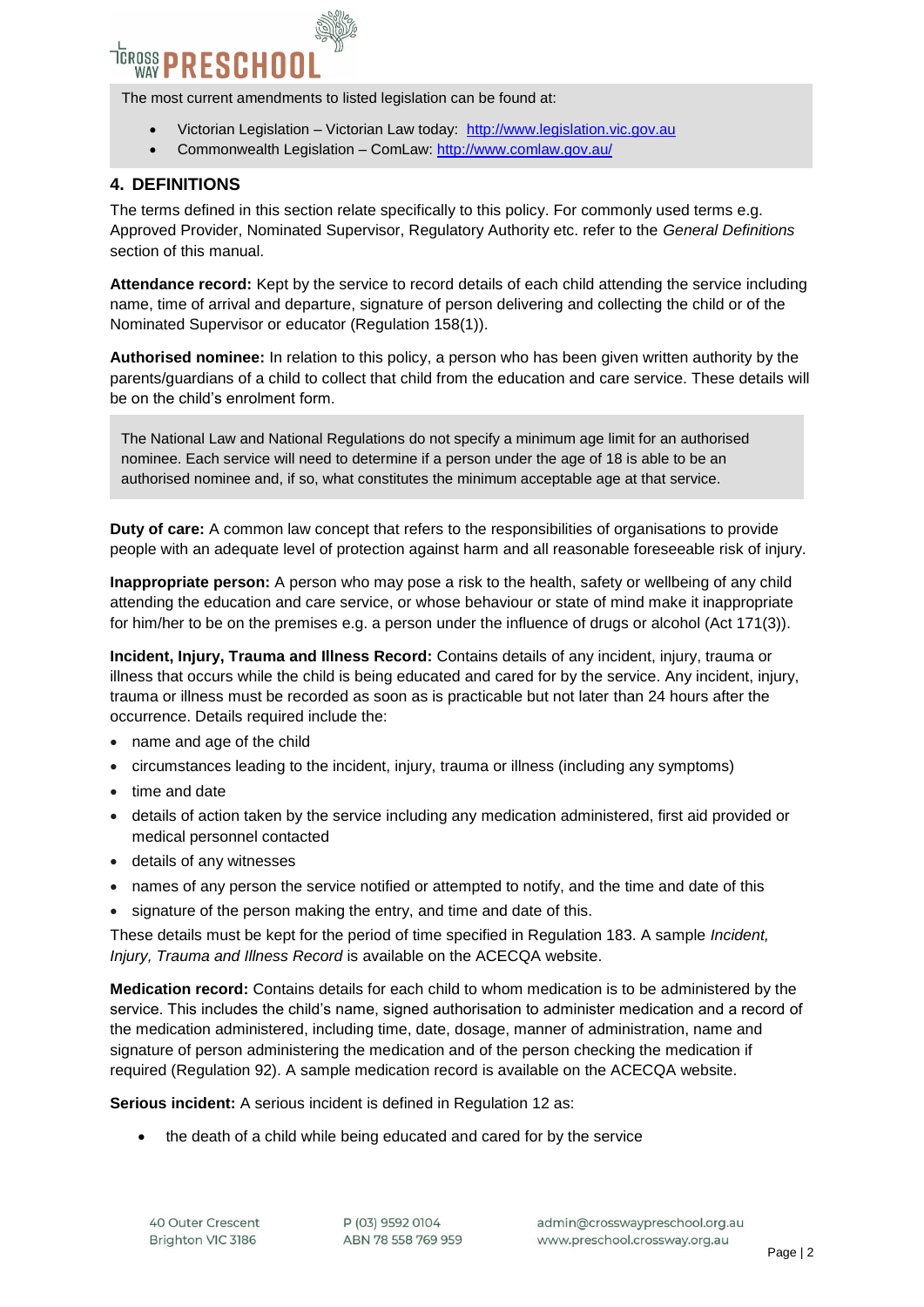

- any incident involving an injury or trauma, or the illness of a child that requires or ought to have required:
	- attention of a registered medical practitioner, or
	- attendance at a hospital

examples include whooping cough, broken limb, anaphylaxis reaction

- any incident requiring attendance by emergency services
- a circumstance where a child appears to be missing, is unaccounted for, has been removed from the service contrary to the Regulations, or has been locked in or out of the service premises.

The Approved Provider must notify the Regulatory Authority (DET) in writing within 24 hours of a serious incident occurring at the service (Regulation 172(2)(a)). The Notification of a Serious Incident Form (available on the ACECQA website) is to be completed and submitted online using the National Quality Agenda IT System (NQA ITS). Records are required to be retained for the periods specified in Regulation 183.

**Unauthorised person:** In relation to this policy, is any person who has not been listed as an authorised nominee on the child's enrolment form.

## **5. SOURCES AND RELATED POLICIES**

#### **Sources**

- Australian Children's Education and Care Quality Authority (ACECQA): [www.acecqa.gov.au](http://www.acecqa.gov.au/)
- Department of Education and Training (DET) Licensed Children's Services, phone 1300 307 415 or email [licensed.childrens.services@edumail.vic.gov.au](mailto:licensed.childrens.services@edumail.vic.gov.au)

#### **Service policies**

- *Acceptance and Refusal of Authorisations Policy*
- *Child Safe Environment Policy*
- *Dealing with Medical Conditions Policy*
- *Emergency and Evacuation Policy*
- *Enrolment and Orientation Policy*
- *Excursions and Service Events Policy*
- *Fees Policy*
- *Incident, Injury, Trauma and Illness Policy*
- *Privacy and Confidentiality Policy*
- *Road Safety and Safe Transport Policy*
- *Supervision of Children Policy*

## **PROCEDURES**

#### **The Approved Provider or Persons with Management and Control is responsible for:**

- ensuring parents/guardians have completed the authorised nominee (refer to *Definitions*) section of their child's enrolment form, and that the form is signed and dated (refer to *Enrolment and Orientation Policy*)
- providing an attendance record (refer to *Definitions*) that meets the requirements of Regulation 158(1) and is signed by the parent/guardian or authorised nominee on delivery and collection of their child from the service every day
- ensuring a child does not leave the service except with a parent/guardian or authorised nominee, or with the written authorisation of one of these (refer to Attachment 2 – Authorisation Form) or in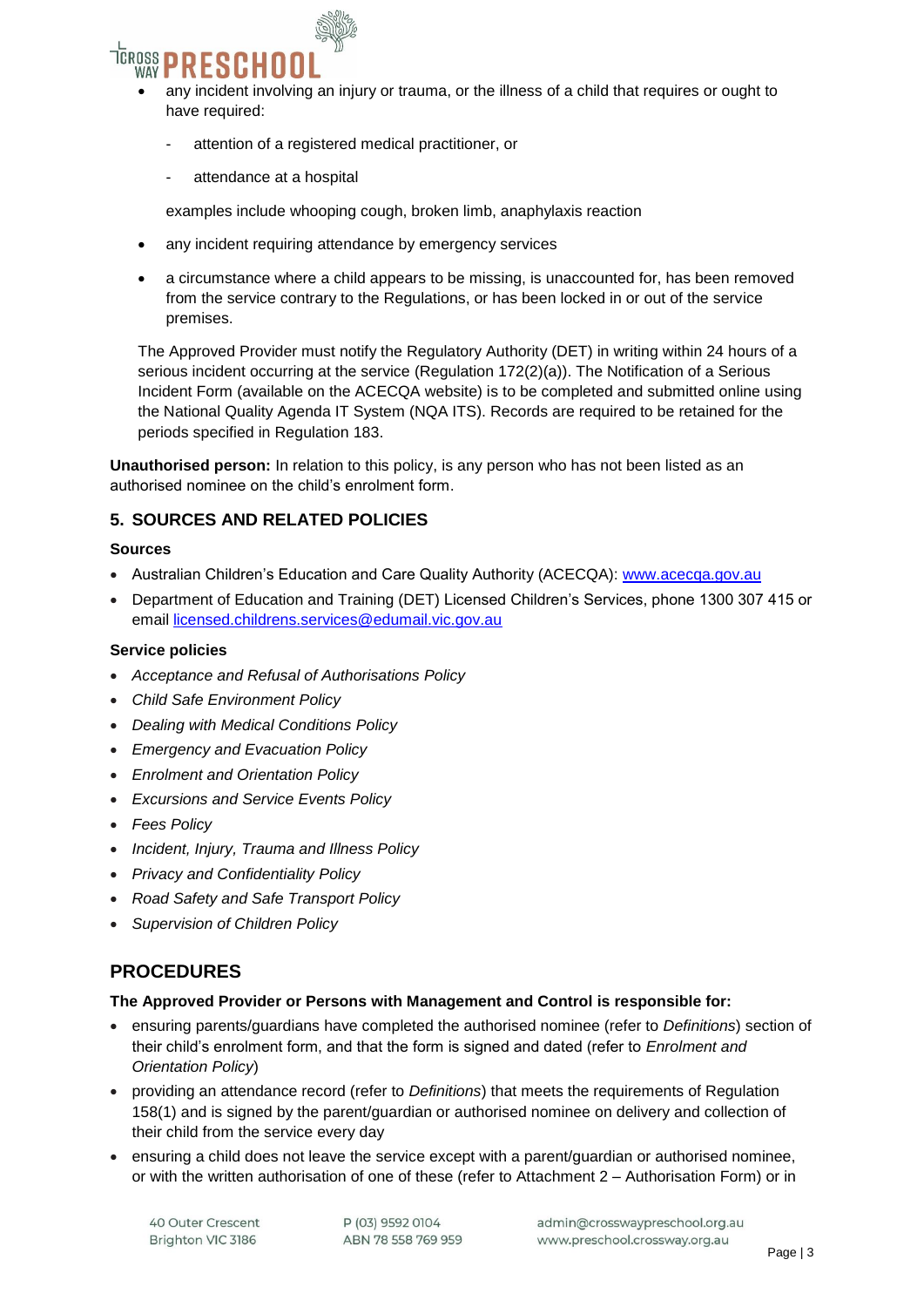

the case of a medical or other emergency (Regulation 99) (refer to *Acceptance and Refusal of Authorisations Policy*, *Dealing with Medical Conditions Policy*, *Incident, Injury Trauma and Illness Policy* and *Child Safe Environment Policy*)

- ensuring a child is not taken outside the service premises on an excursion except with the written authorisation of a parent/guardian or authorised nominee (refer to *Excursions and Service Events Policy*)
- ensuring authorisation procedures are in place for excursions and other service events (refer to *Excursions and Service Events Policy*)
- ensuring that there are procedures in place when a child is given into the care of another person, such as for a medical or other emergency (refer to *Emergency and Evacuation Policy* and *Incident, Injury, Trauma and Illness Policy*)
- ensuring that there are procedures in place when a parent/guardian or authorised nominee telephones the service to advise that a person not listed on their child's enrolment form will be collecting their child (refer to Attachment 1 – Authorisation procedures)
- ensuring that parents/guardians or authorised nominees are contacted in the event that an unauthorised person arrives to collect a child from the service, and that appropriate procedures are followed (refer to Attachment 1 – Authorisation procedures)
- ensuring that there are procedures in place if an inappropriate person (refer to *Definitions*) attempts to collect a child from the service (refer to Attachment 3 – Procedures to ensure the safe collection of children)
- keeping a written record of all visitors to the service, including time of arrival and departure
- ensuring procedures are in place for the care of a child who has not been collected from the service on time (refer to Attachment 4 – Procedures for the late collection of children)
- ensuring that the educator-to-child ratios are maintained at all times children are in attendance at the service (including when children are collected late from the service) according to the requirements of Regulations 123 and 360 (refer also to *Supervision of Children Policy*)
- notifying DET in writing within 24 hours, and the parents as soon as is practicable, in the event of a serious incident (refer to *Definitions*), including when a child has left the service unattended by an adult or with an unauthorised person (Regulations 12, 86, 176)
- providing parents/guardians with information regarding procedures for delivery and collection of children prior to their child's commencement at the service
- ensuring that educators and staff comply with the service's *Road Safety and Safe Transport Policy*
- encouraging parents/guardians to comply with the service's *Road Safety and Safe Transport Policy*.

## **The Nominated Supervisor or Person in Day-to-Day Charge is responsible for:**

- ensuring a child does not leave the service except with a parent/guardian or authorised nominee, or with the written authorisation of one of these (refer to Attachment 2 – Authorisation Form) or in the case of a medical or other emergency (refer to *Acceptance and Refusal of Authorisations Policy*, *Dealing with Medical Conditions Policy*, *Incident, Injury Trauma and Illness Policy* and *Child Safe Environment Policy*)
- ensuring a child is not taken outside the service premises on an excursion except with the written authorisation of a parent/guardian or authorised nominee (refer to *Excursions and Service Events Policy*)
- ensuring that educator-to-child ratios are maintained at all times children are in attendance at the service (including when children are collected late from the service) according to the requirements of Regulations 123 and 360 (refer also to *Supervision of Children Policy*)
- ensuring children are adequately supervised at all times (refer to *Supervision of Children Policy*)
- following the authorisation procedures listed in Attachment 1
- following the procedures to ensure the safe collection of children (refer to Attachment 3 Procedures to ensure the safe collection of children)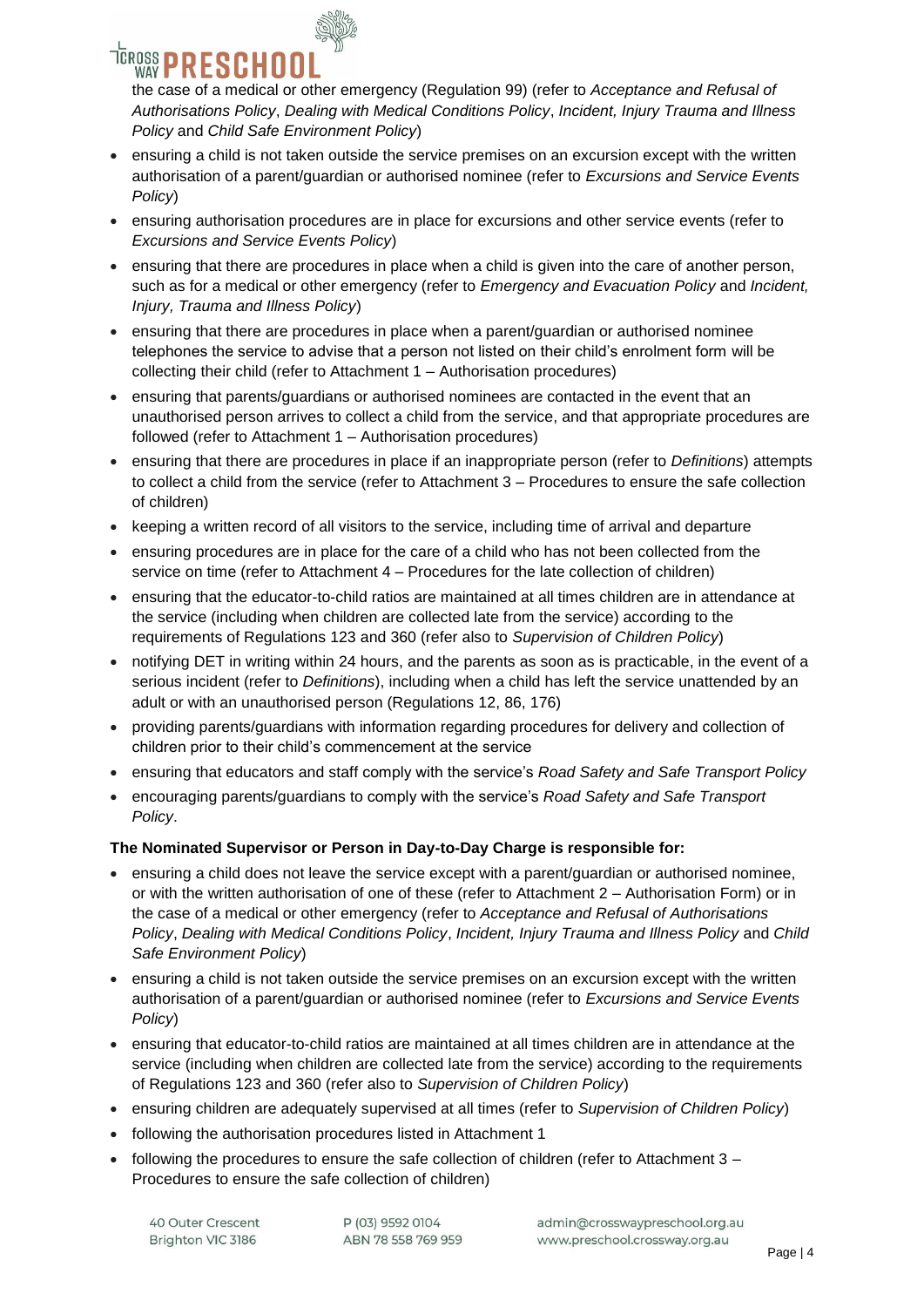

- following the procedures for late collection of children (refer to Attachment 4 Procedures for the late collection of children)
- ensuring that educators and staff comply with the service's *Road Safety and Safe Transport Policy*
- encouraging parents/guardians to comply with the service's *Road Safety and Safe Transport Policy*.

### **Educators and other staff are responsible for:**

- ensuring the attendance record is signed by the parent/guardian, authorised nominee, Nominated Supervisor or an educator, detailing the child's time of arrival and departure from the service (Regulation 158(1))
- developing safety procedures for the mass arrival and departure of children from the service
- refusing to allow a child to depart from the service with a person who is not the parent/guardian or authorised nominee, or where there is not written authorisation of one of these (refer to Attachment 2 – Authorisation Form) (refer also to *Acceptance and Refusal of Authorisations Policy*)
- implementing the authorisation procedures outlined in Attachment 1 in the event that a parent/guardian or authorised nominee telephones the service to advise that a person not listed on their child's enrolment form will be collecting their child
- following the authorisation procedures (Attachment 1) and contacting the parents/guardians or authorised nominees if an unauthorised person arrives to collect a child from the service
- following procedures in the event that an inappropriate person (refer to *Definitions*) attempts to collect a child from the service (refer to Attachment 3 – Procedures to ensure the safe collection of children)
- informing the Approved Provider as soon as is practicable, but within 24 hours, if a child has left the service unattended by an adult or with an unauthorised person (refer to *Definitions*)
- following procedures for the late collection of children (refer to Attachment 4 Procedures for the late collection of children)
- maintaining educator-to-child ratios at all times children are in attendance at the service (including when children are collected late from the service)
- ensuring the entry/exit doors and gates are kept closed during program hours
- displaying an up-to-date list of the telephone numbers of the Approved Provider, DET, Child FIRST, DHS Child Protection Service and the local police station
- complying with the service's *Road Safety and Safe Transport Policy*.

#### **Parents/guardians are responsible for:**

- completing and signing the authorised nominee section of their child's enrolment form before their child attends the service
- signing and dating permission forms for excursions
- signing the attendance record as their child arrives at and departs from the service
- ensuring educators are aware that their child has arrived at/been collected from the service
- collecting their child on time at the end of each session/day
- alerting educators if they are likely to be late collecting their child
- providing written authorisation where children require medication to be administered by educators/staff, and signing and dating it for inclusion in the child's medication record (refer to *Definitions*)
- supervising their own child before signing them into the program and after they have signed them out of the program
- familiarising themselves with the service's *Road Safety and Safe Transport Policy*
- supervising other children in their care, including siblings, while attending or assisting at the service
- paying a late-collection fee if required by the service's *Fees Policy*.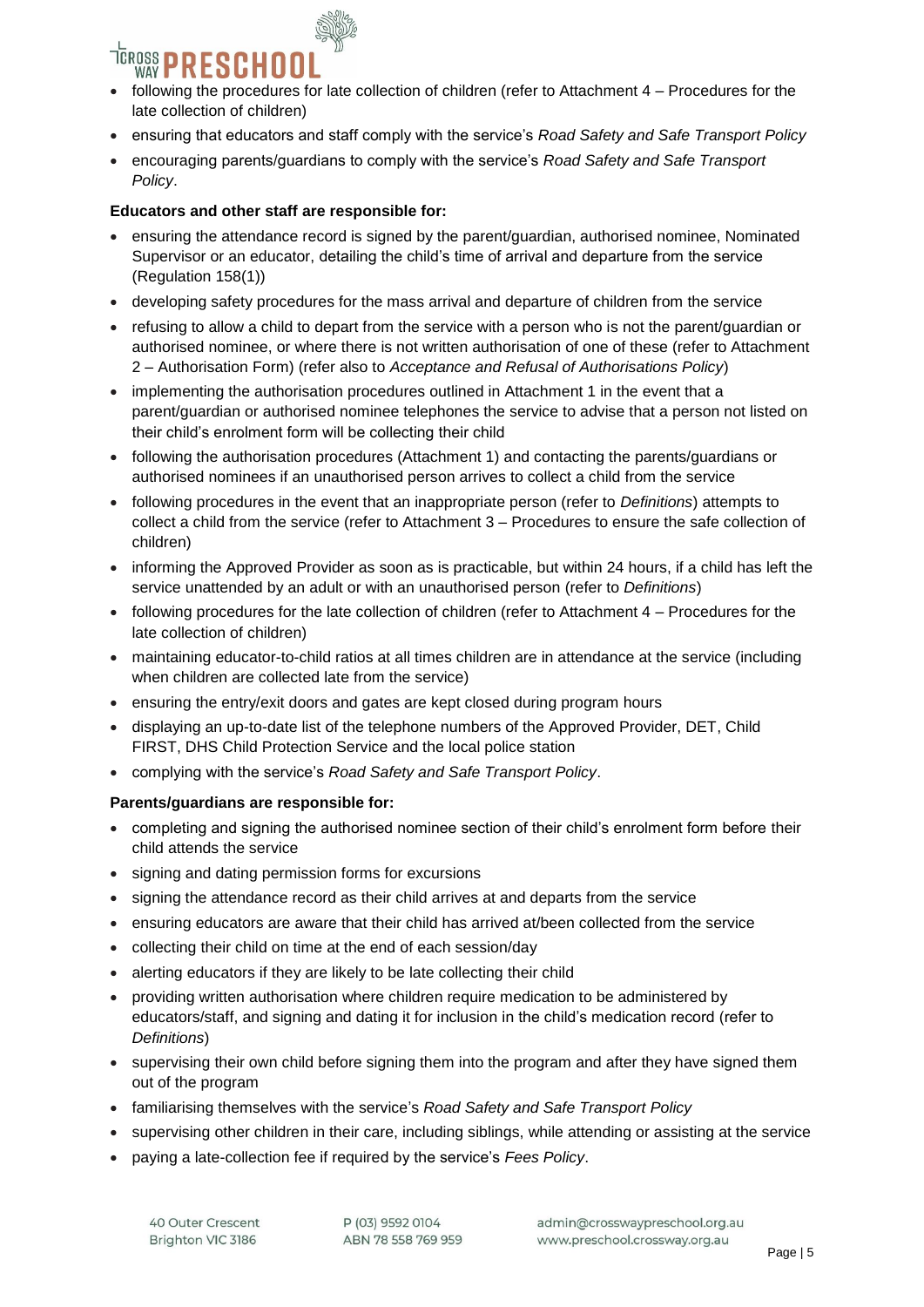SCHO **WAY Volunteers and students, while at the service, are responsible for following this policy and its procedures.**

## **EVALUATION**

TCROSS

In order to assess whether the values and purposes of the policy have been achieved, the Approved Provider will:

- regularly seek feedback from everyone affected by the policy regarding its effectiveness
- monitor the implementation, compliance, complaints and incidents in relation to this policy
- keep the policy up to date with current legislation, research, policy and best practice
- revise the policy and procedures as part of the service's policy review cycle, or as required
- notify parents/guardians at least 14 days before making any changes to this policy or its procedures.

## **ATTACHMENTS**

- Attachment 1: Authorisation procedures
- Attachment 2: Authorisation Form
- Attachment 3: Procedures to ensure the safe collection of children
- Attachment 4: Procedures for the late collection of children

## **AUTHORISATION**

This policy was adopted by the Approved Provider of Crossway Preschool on the 14<sup>th</sup> of October 2021.

## **REVIEW DATE:** 14/10/2024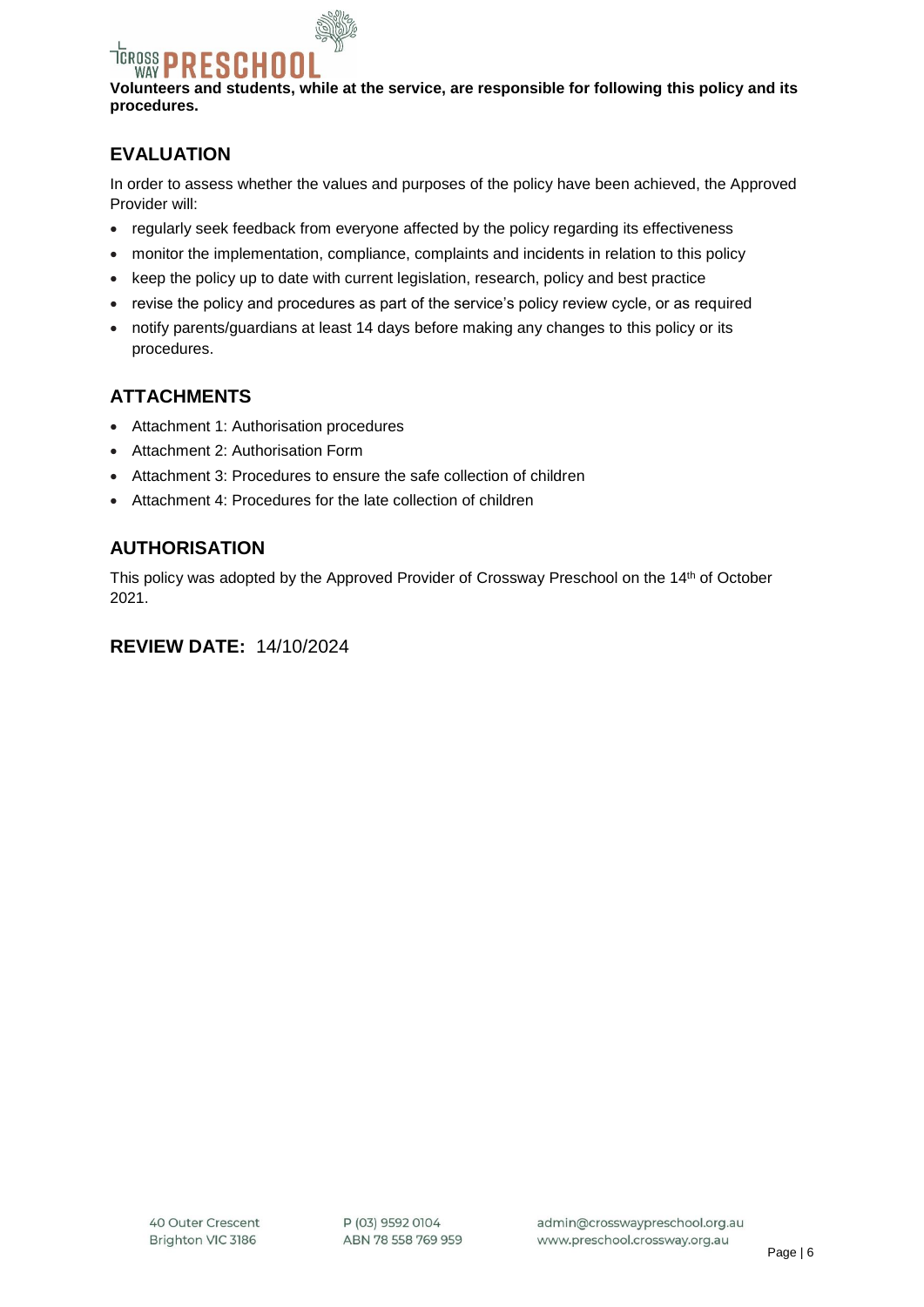

**These procedures are to be followed when a child is collected by an unauthorised person, including where a parent/guardian or authorised nominee telephones the service to notify that such a person will be collecting their child.**

The Nominated Supervisor will:

- 1. request that the parent/guardian or authorised nominee email or fax the authorisation if it is possible to do so, detailing the name, address and telephone number of the person who will be collecting the child
- 2. accept a verbal authorisation if it is not possible for the parent/guardian or authorised nominee to provide authorisation via email or fax, provided the following procedure is followed:
	- 2.1 all details of the person collecting the child, including the name, address and telephone number of the person must be obtained
	- 2.2 two educators take the verbal authorisation message (recommended by DET)
	- 2.3 the verbal authorisation is documented and stored with the child's enrolment record for follow-up
	- 2.4 photo identification is obtained to confirm the person's identity on arrival at the service
	- 2.5 ensure that parents/guardians or authorised nominees follow up a verbal authorisation by completing an Authorisation Form (Attachment 2) when next at the service, or by adding details of the new authorised nominee to the child's enrolment form
- 3. ensure that fax or email authorisation is stored with the child's enrolment record
- 4. ensure the attendance record is completed prior to child leaving the service
- 5. refuse to release a child where authorisation is not/cannot be provided by the parent/guardian or authorised nominee
- 6. contact police if the safety of the child or service staff is threatened
- 7. implement late collection procedures (refer to Attachment 4) if required
- 8. notify the Approved Provider in the event that written authorisation is not provided for further follow-up.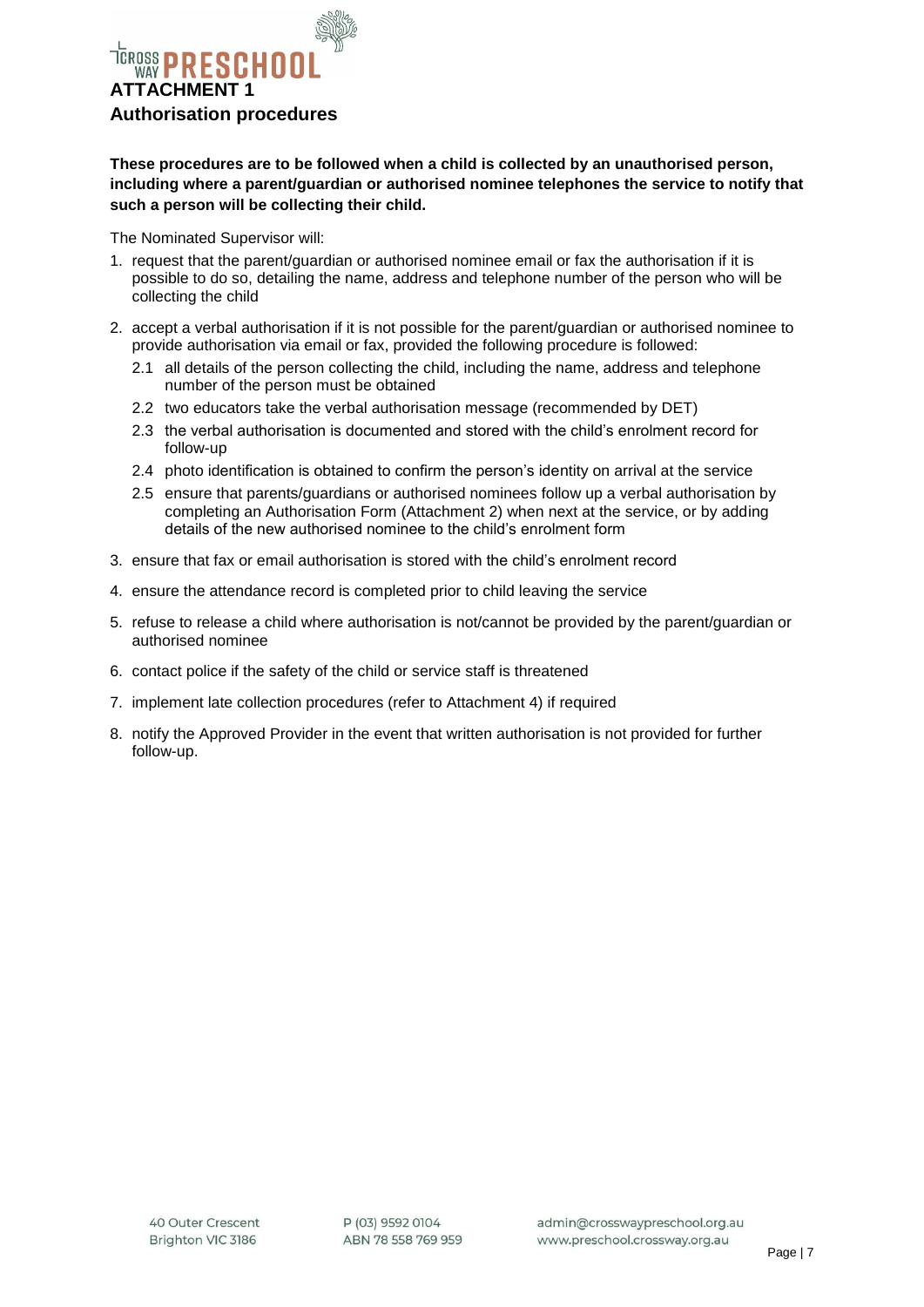

### **Authorisation form**

To be used as a follow-up to a verbal/email/fax authorisation when the parent/guardian or authorised nominee is next at the service

|                                                                                                                                                                     | authorised by telephone/email/fax (please circle)                               |
|---------------------------------------------------------------------------------------------------------------------------------------------------------------------|---------------------------------------------------------------------------------|
|                                                                                                                                                                     | to be                                                                           |
| collected from Crossway Preschool on [Date] by:                                                                                                                     |                                                                                 |
| Name:                                                                                                                                                               |                                                                                 |
|                                                                                                                                                                     |                                                                                 |
| Telephone number:                                                                                                                                                   |                                                                                 |
| This was a one-off occasion and this person is not to be included on my child's enrolment form as an<br>authorised nominee to collect my child on an ongoing basis. |                                                                                 |
| Signed:                                                                                                                                                             | (Parent/guardian or authorised nominee) (Parent/guardian or authorised nominee) |
| Date:                                                                                                                                                               |                                                                                 |
| This form will be attached to the child's enrolment form.                                                                                                           |                                                                                 |

## **Authorisation form**

To be used where the parent/guardian or authorised nominee is able to provide prior written authorisation

| <u> 1989 - Jan James James Barbara, martin da kasar Amerikaan kasar dan bahasa dalam bahasa dalam bahasa dalam bah</u>                                                  | authorise |
|-------------------------------------------------------------------------------------------------------------------------------------------------------------------------|-----------|
|                                                                                                                                                                         |           |
| Address:<br><u> 1980 - Johann John Stein, marwolaethau (b. 1980)</u>                                                                                                    |           |
|                                                                                                                                                                         |           |
|                                                                                                                                                                         |           |
|                                                                                                                                                                         |           |
| from Crossway Preschool on [Date].                                                                                                                                      |           |
| This will be a one-off occasion and this person is not to be included on my child's enrolment form as<br>an authorised nominee to collect my child on an ongoing basis. |           |
| Signed:                                                                                                                                                                 |           |
| Date:                                                                                                                                                                   |           |
| This form will be attached to the child's enrolment form.                                                                                                               |           |

40 Outer Crescent Brighton VIC 3186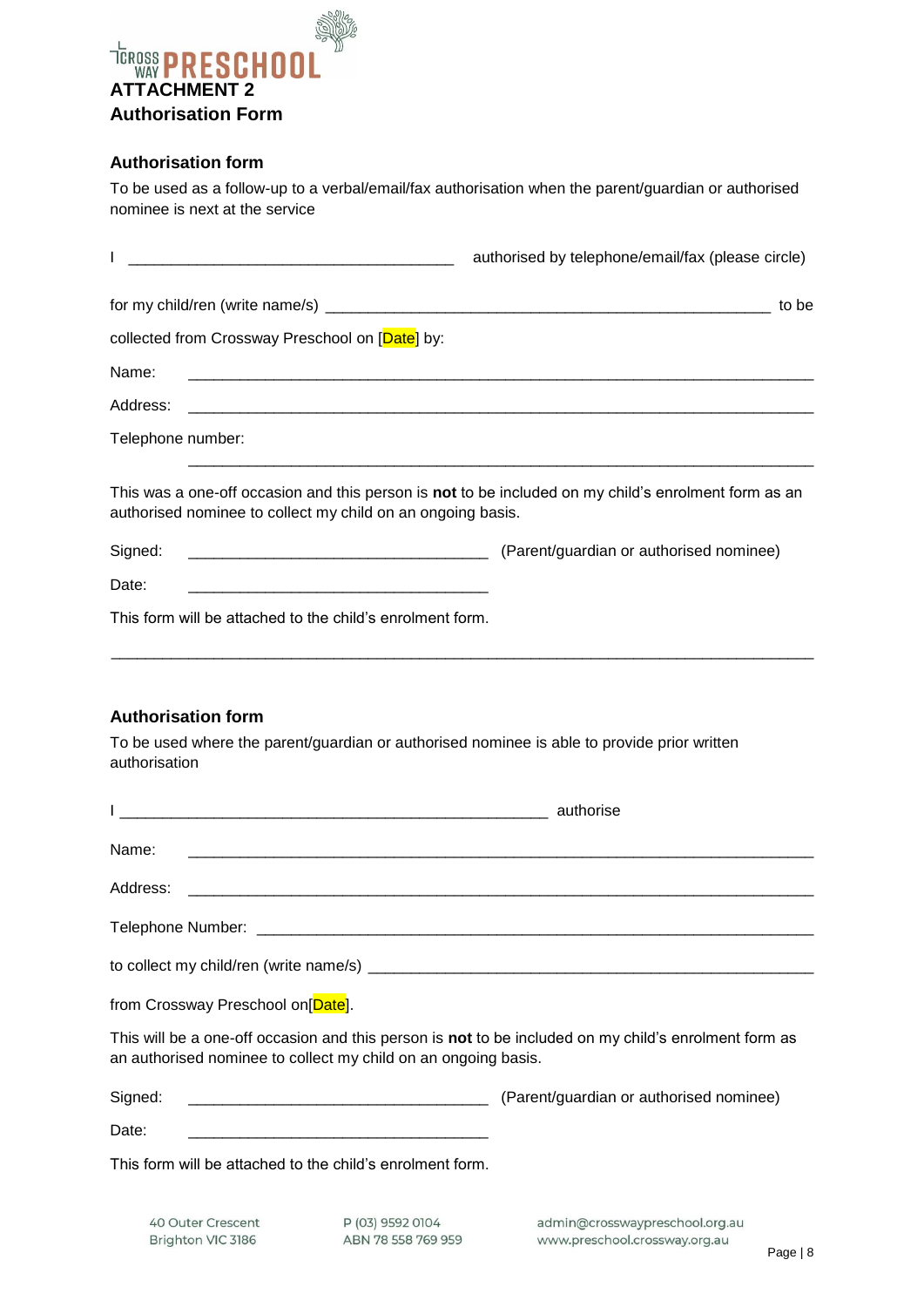

Early childhood professionals have a duty of care not to endanger children at the service by knowingly placing them in a situation that could reasonably be expected to be dangerous, including releasing a child into the care of an inappropriate person (refer to *Definitions*).

Where an educator believes that the parents/guardians or authorised nominee may be ill, affected by alcohol or drugs, or not able to safely care for the child, the following procedures must be followed.

- Consult with the Nominated Supervisor or the Approved Provider, if possible.
- Advise the person collecting the child of their concerns and suggest contacting an alternative authorised nominee to collect the child.
- If the Nominated Supervisor or the Approved Provider fears for the safety of the child, themselves or other service staff at any time, contact the police immediately.
- Complete the *Incident, Injury, Trauma and Illness Record* and file with the child's enrolment form.
- Inform the Approved Provider as soon as is practicable, and at least within 24 hours of the incident.
- Inform the Regulatory Authority (DET) within 24 hours of a serious incident occurring (refer to *Definitions*).